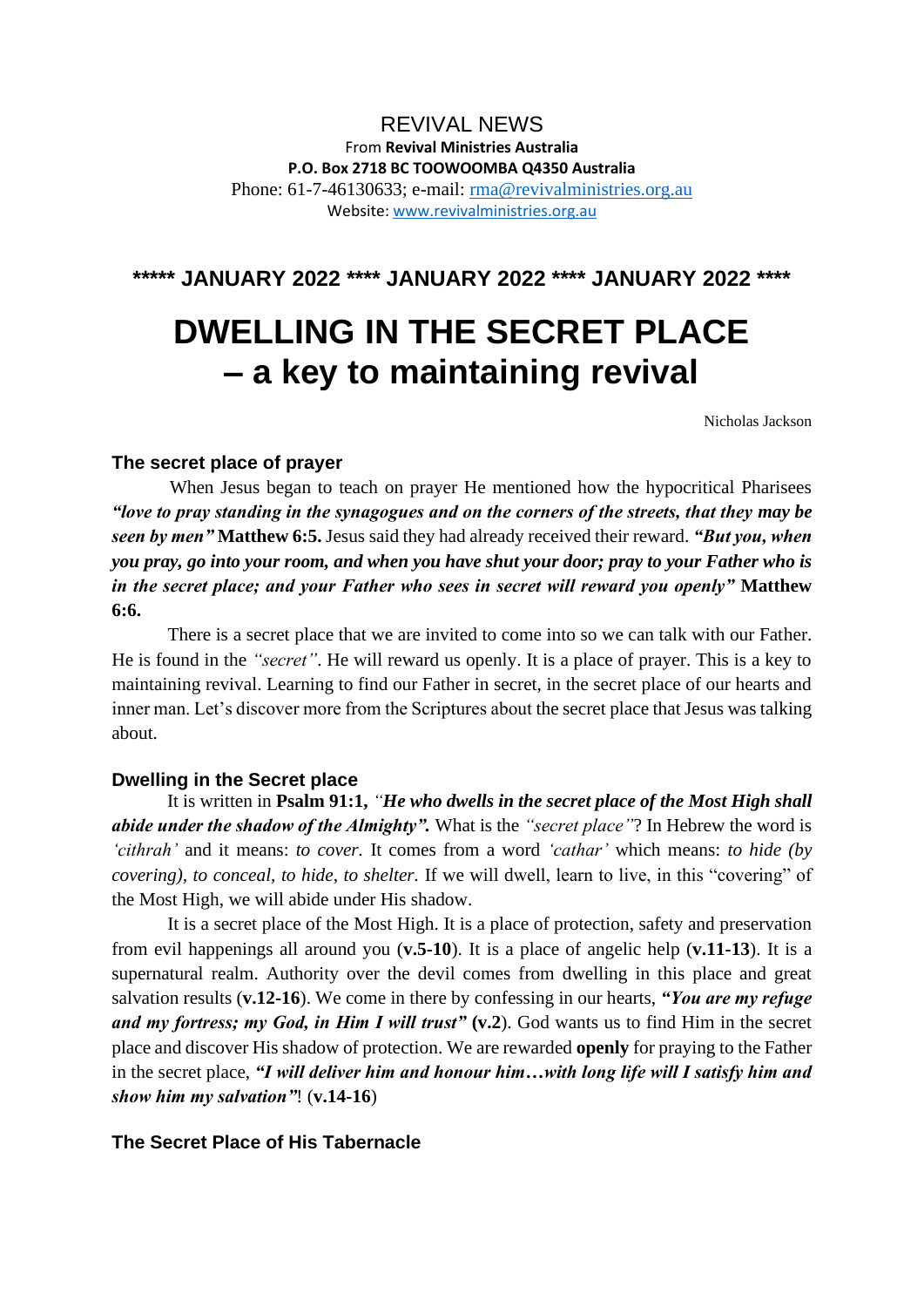David writes in **Psalm 27:5,** *"For in the time of trouble He shall hide me in His pavilion; in the secret place of His Tabernacle He shall hide me".* When we are in a time of trouble we are welcomed to be covered and hidden in the *"secret place of His Tabernacle"*. This is speaking about coming into the Holy of Holies. That is the *secret place* of the **Tabernacle**, the inner sanctuary, the secret place of His glory. That is where we are sheltered!

*"A glorious high throne from the beginning is the place of our sanctuary"* **Jeremiah 17:12.** Come into the Holy of Holies. Enter by the blood of the Lamb. We now have *"boldness to enter the Holiest by the blood of Jesus through a new and living way..."* **Hebrews 10:19.**  We can enter the secret place of His Tabernacle boldly by the blood of Jesus. And we can *"obtain mercy and find grace to help us in time of need (or trouble)"* **Hebrews 4:16.** 

#### **Set me high upon a rock above my enemies**

David also said that in the secret place God would *"set me high upon a rock. And now my head shall be lifted up above my enemies all around"* **Psalm 27:5b-6.** The result of being hidden in the secret place is that He sets us high upon a rock! The Rock is Christ! (**1 Cor.10:4, Matt.16:18**). We are *"hidden with Christ in God"* **Colossians 3:3.** He is our secret place, hidden in Him. He is the Rock that we find ourselves upon when we boldly enter the secret place.

When we spend time in Christ, in the Holiest, we find ourselves on solid ground, trusting in Jesus the Messiah, the Rock, and our head gets lifted up above our enemies! We walk in victory over the devil having found the *"God of peace who crushes Satan under our feet swiftly* [**shortly]***"* **Romans 16:20.** Anxieties concerns and worries melt away in this place and give way to the peace that passes all understanding (**Phil.4:7**) – this is the open reward of our Father when we pray to Him in secret.

#### **The Secret Place of His Presence**

 David describes in another Psalm the secret place in this way, *"You shall hide them in the secret place of Your Presence from the plots of man" Psalm 31:20. The secret place is a* place *"of Your Presence"*. The word *Presence* can also be translated *Face*. The secret place is a place where you see His face, and experience His Presence. Moses coveted the Presence of God and would not move unless God's Presence was with them (**Ex.33:15**).

We need the Presence of God and it is found in the secret place. *"Times of refreshing"*  come from the *"Presence of the Lord"* (**Acts 3:19**). The secret place is a place of revival, where you remember the times of being in His Presence from before and enter in again! That is why we are having more times to seek the Lord together again. To enter into the secret place together and find His Presence and be refreshed and revived for the time we are living in!

#### **Hidden from plots of man and strife of tongues**

 When we find the secret place of His Presence we are sheltered from *"the plots of man; You shall keep them secretly in a pavilion* **[shelter]** *from the strife of tongues"* **Psalm 31:20b.**  In His Presence you only care for what Jesus thinks about you and the direction He has for you. People plotting evil against you and saying all manner of evil things about you falsely have no effect when you are in the secret place of His Presence; seeing His face and countenance smiling on you.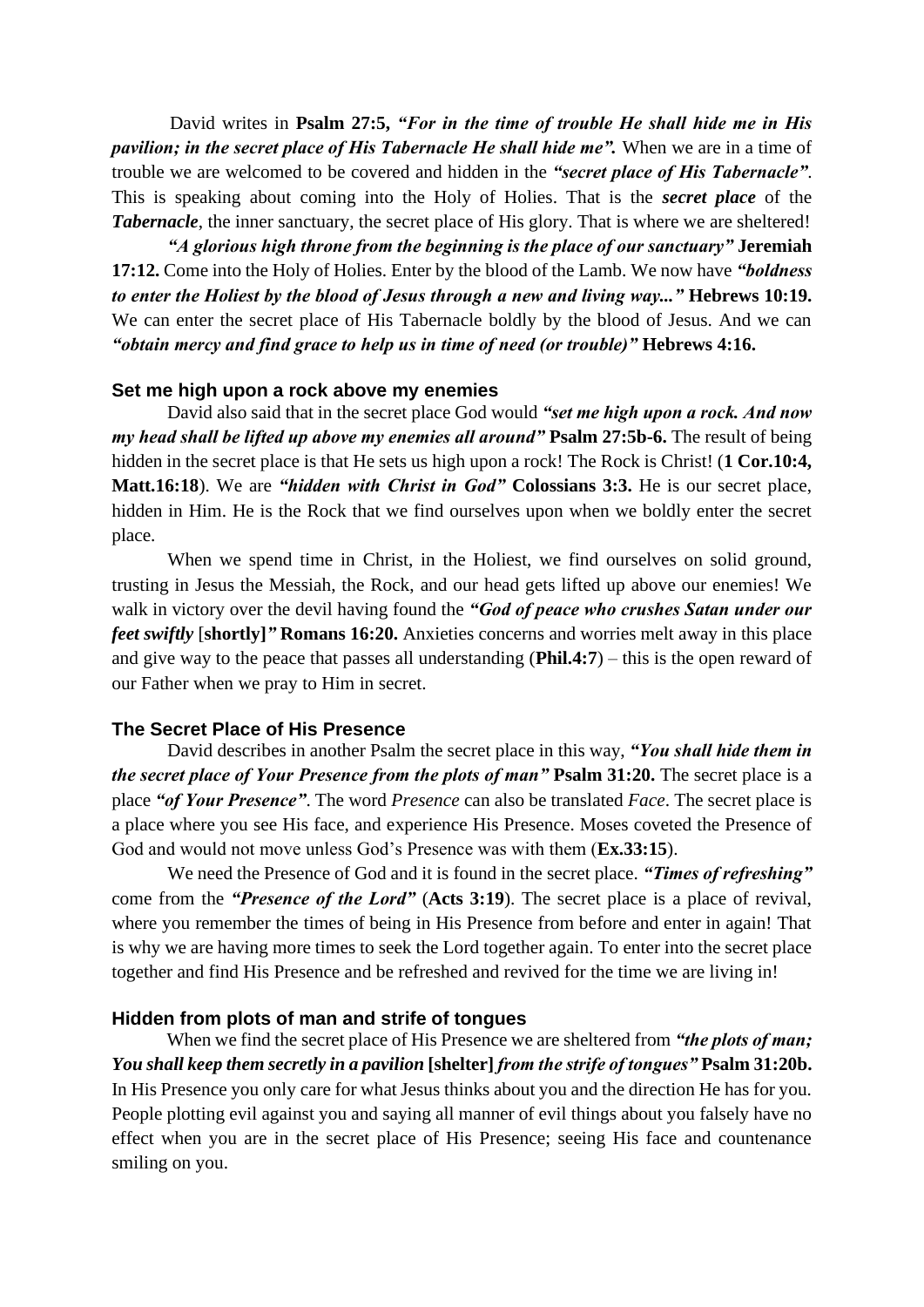The reward the Father brings us openly is that we are able to be strong when others wish we were weak and the fiery darts of the enemy do not harm us. His Presence becomes a shield and we hear His voice enabling us to hold up the shield of faith against the *strife of tongues* that has come against us. To stay strong in revival we are to find that secret place of His Presence and shelter there!

#### **The Secret Place of Thunder**

 In **Psalm 81:7** it is written, *"You called in trouble, and I delivered you; I answered you in the secret place of thunder".* God answers our cries for deliverance from the *secret place of thunder*. When the children of Israel were at Mount Sinai it says, *"on the third day, in the morning...there were thunderings, and a thick cloud"* **Exodus 19:16.** David says in **Psalm 18:11,13,** *"He made darkness His secret place; His canopy around Him was dark waters and thick clouds of the skies...Yahweh thundered from heaven".* 

In the secret place God answers with thunders and great stormy activity! There is a secret place of thunder. A place where we are seated with God in the centre and it is a raging storm of thunder around us. While the people of Israel heard thunders and saw lightnings, Moses was in the middle of the cloud talking to Yahweh and receiving the Ten Commandments!

John saw the Throne and *"from the Throne proceeded lightnings, thunderings, and voices. Seven lamps of fire...which are the seven Spirits of God"* **Revelation 4:5.** From the secret place of God's Throne we are filled with the Spirit and God as He is releasing great thunderous power to deliver His people! Come into the secret place of thunder!

#### **Made in the Secret Place**

 There are beautiful well-known verses in **Psalm 139:15,** *"My frame was not hidden from You, when I was made in secret, and skilfully wrought in the lowest parts of the earth. Your eyes saw my substance, being yet unformed. And in Your book they all were written, the days fashioned for me, when as yet there were none of them"* **Psalm 139:15-16.** We were made in *secret.* This is the same Hebrew word as *secret place.* God skilfully made us in the secret place of our mother's womb and was writing in the book the days fashioned for us!

When we come into that secret place in Christ we realised we are *"His workmanship, created in Christ Jesus for good works that He prepared beforehand for us to walk in"*  **Ephesians 2:10.** Our frame is not hidden from Him in the secret place. Our life is open to Him. We are naked and laid bare before Him and He is able to speak tenderly into all the areas of our hearts that are broken and need mending, re-forming, restoring, renovating and reviving! The reward of the Father when we meet with Him in the secret place is that *"Christ is formed in us"* **Galatians 4:19.** He begins to see His Son in us! Allow Him to form your unformed substance and character in the secret place.

#### **In the Secret Places of the cliff**

 The Beloved said to the Shulamite in Solomon's **Song of Songs 2:14,** *"O my dove, in the clefts of the rock, in the secret places of the cliff, let me see your face, let me hear your voice; for your voice is sweet, and your face is lovely".* O what a beautiful invitation for us to meet our Beloved in the *secret places of the cliff*. Taken prophetically, Christ Jesus our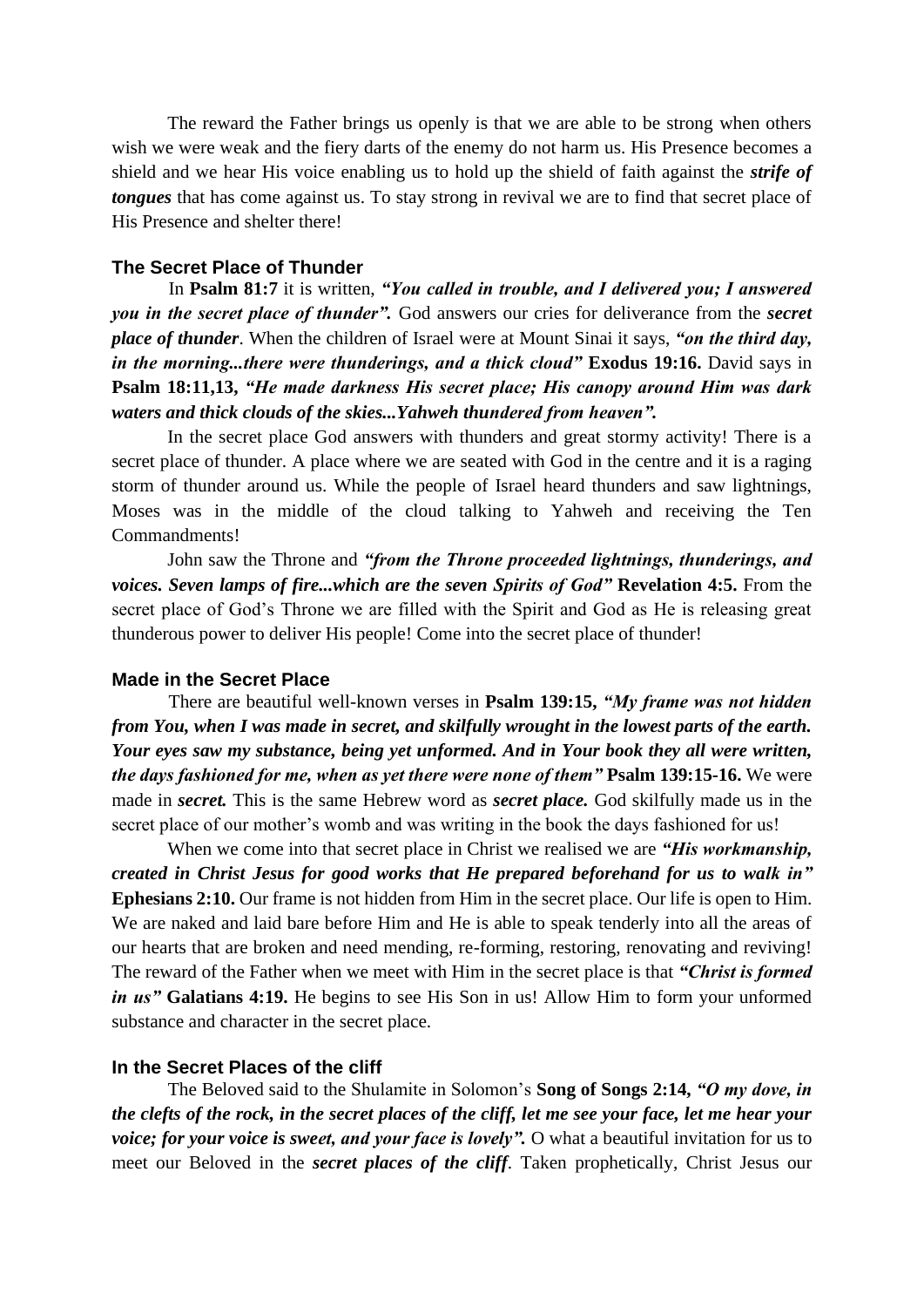Beloved is inviting us, His Bride corporately, to meet Him in the secret places. He wants to see us. He wants to hear us. He takes delight in us being with Him *in the clefts of the Rock*. Moses was hidden from seeing God's face when He put Moses *"in the cleft of the rock"* **Exodus 33:22.** But we are invited to show our face and speak with our voice!

 This is a corporate secret place for His Bride, the church. This year God has shown us to spend more time seeking Him corporately. We had three days of corporately seeking the Lord together where He was releasing fresh vision, anointing, gifts and bringing direction for us as a ministry and as the church. We plan to continue to do this, on a regular basis, to seek the Lord together so that He can *"see our face and hear our voice"* more. We are *"accepted in the Beloved*" **Ephesians 1:6.** This is where we become one with our Beloved and have our first love restored so that we remain on fire and soft to hear His direction. The reward from our Father is intimacy, joy of our salvation and zeal for our Bridegroom!

#### **You are my secret place**

 *"You are my hiding place* **[secret place];** *You shall preserve me from trouble"* **Psalm 32:7.** Yahweh Himself is our secret place. In the secret place of Himself He *preserves* us. This word *preserve* is the Hebrew word *natsar* and means: *to guard, to protect, to maintain*. **Jude**  wrote to *"those who are called, sanctified in God the Father, and preserved in Jesus Christ"*  **Jude 1.** He is our guard, our protection and He maintains us in Christ. In this secret place we experience Him *"delivering us from every evil work and preserving us for His heavenly kingdom"* **2 Timothy 4:18.** He is the hiding place preserving us from trouble.

 It also says that, *"You shall surround us with songs of deliverance"* **Psalm 32:7b.** The reward of finding Him as our secret place is that we are surrounded by songs from heaven, songs of deliverance. He *"will quiet you with His love, He will rejoice over you with singing"*  **Zephaniah 3:17.** In Christ, our secret place, we are filled with the *"songs of Zion"* **Psalm 137:3.** We sing a new song, the song of the redeemed. These songs come out of the secret place and they bring great deliverance and joy on the earth!

#### **What we do in secret, our Father will reward openly**

 Jesus wants us to learn the mystery of the secret place: living our life before heaven, not before men, living our life in view of our Father, not what we appear to men to be. We learn this in the secret place. Jesus said that when we give charitably we should *"not let our left hand know what our right hand is doing, that your charitable deed may be in secret; and your Father who sees in secret will reward you openly"* **Matthew 6:3-4.** He likewise says when we fast that we should *"anoint your head and wash your face, so that you do not appear to men to be fasting, but to your Father who is in the secret place, and your Father who sees in secret will reward you openly"* **Matthew 6:17-18**

Jesus spoke of our prayer life that, *"when you pray, go into your room, and when you have shut the door, pray to your Father who is in the secret place, and your Father who sees in secret will reward you openly"* **Matthew 6:6.** Your Father is already in the secret place. He is waiting for you to show up! He wants to reward you. He wants to spend time with you. He wants to reveal wonderful secrets to you. This is the place where you become a friend of God like our father Abraham.